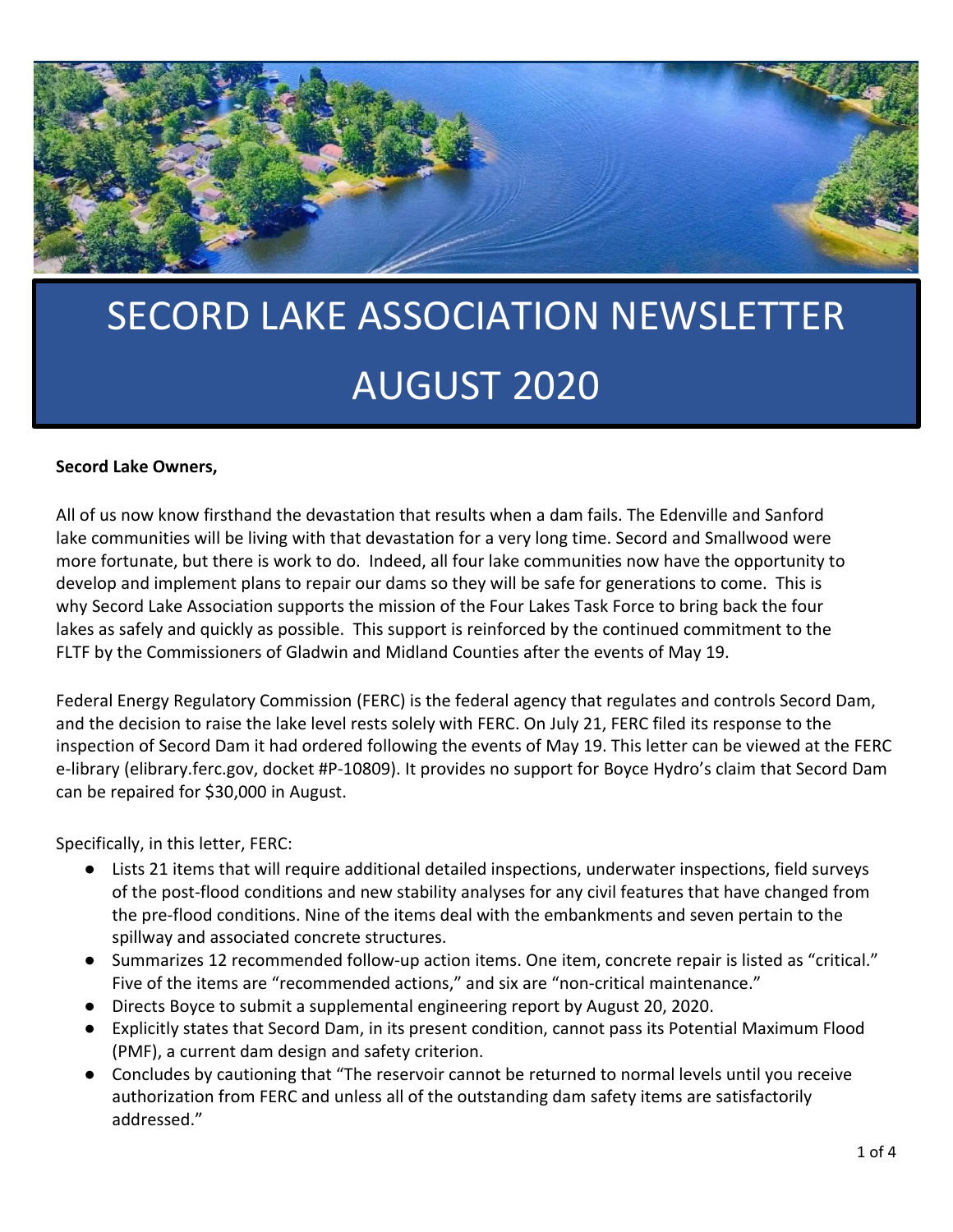At the request of FLTF, engineering company GEI Consultants of Michigan, P.C. has provided planning opinions of probable construction costs for Secord Dam. This estimate is \$24,000,000, which includes repair of all the items listed in the letter above, as well as the field work and engineering components, and other additional repairs and upgrades. It should be obvious that no one can bring back Secord Lake for \$30,000 this year.

Due to years of neglect and inadequate investment, our dam is now close to its end of life unless major improvements and repairs are made. This cannot be fixed with a fanciful plan to put a \$30,000 band-aid on our dam, nor can the safety and longevity of our dam be accomplished this year. We can look back and wish the private owners had properly cared for our dam, but the reality is they did not. The private ownership structure is not sustainable. We must acquire ownership and invest in our future.

We do understand concerns about the uncertainties that will exist until ownership is no longer in the hands of private parties. We have made efforts to address your concerns and answer your questions, and we will endeavor to continue to do so. We understand that the answers are not what you might like to hear. Out of respect for you and for the work that must be done, the answers we give are based only on what we know at the time we respond. We do not want to make promises so we can just move on and then disappoint you in the future.

#### Some of the most frequently addressed concerns and questions are:

Will Secord be on a separate engineering and construction path? *Yes*.We plan to start all engineering at the same time for all dams. Construction will follow after engineering. Smallwood and Secord will very likely start repairs before Sanford and Edenville start reconstruction

● Right now, if we can put all the financing together, we feel that Secord will be repaired around the end of 2023, but it is realistic to expect it could take longer.

#### Who is paying for all of this? Eventually the lake property owners, but only after all efforts to find alternative funding have been exhausted.

- FLTF will continue to fund the next two years with donations and grants. We know this is a challenging time for the lake communities, and no assessments will be levied during this planning time.
- The Secord Lake community will not pay for the engineering and construction of other dams or lakes. There are administrative and other similar costs that will be shared to keep costs lower for all the lakes.
- Special assessments on Secord will be determined based on the costs to repair and operate Secord Dam. They will be reviewed in the community, and individuals will have the opportunity to individually appeal. The final assessment roll must then be approved by the County. This will likely happen after 2021.

#### What will the annual assessment cost for Secord be? We do not have an answer at this time.

- We know that is not a satisfactory answer. We also know that many on the lake thought \$350/year was too high. It will likely not be lower than that number, and we understand that it cannot be significantly higher for many people on the lake.
- We will know more by the end of the year and will share a range with you. We understand it needs to be affordable! If it is not, we must work together to find other sources of funds, and FLTF is actively doing so.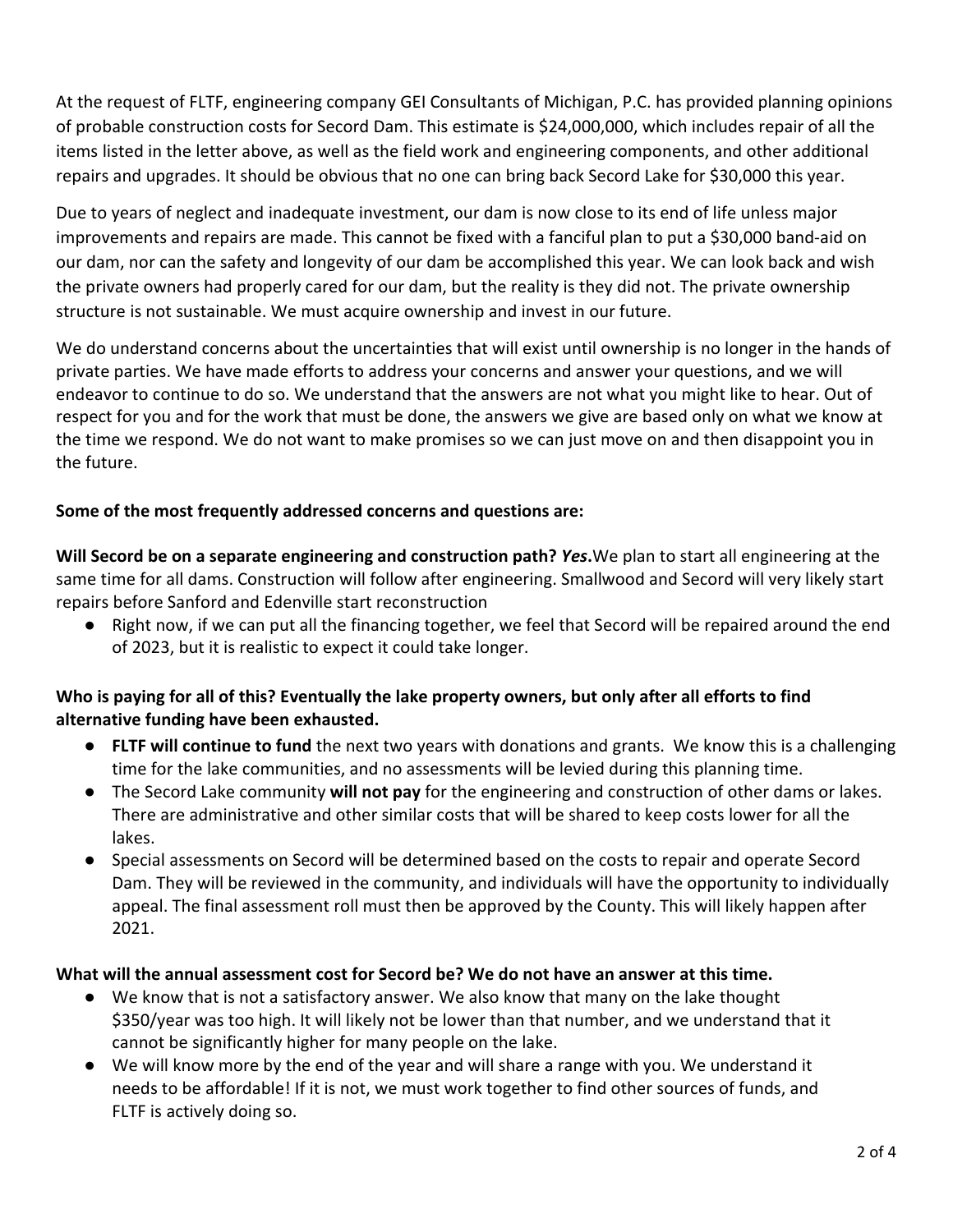#### Are their major repairs on Secord? *Yes.*

- GEI Consulting provided an early opinion of engineering, contingency and construction costs to be \$24 million (this with -30%/+50% confidence). This report is on the FLTF website under Documents/Engineering Documents.
- The numbers Boyce Hydro has quoted are based on fixing one item and do not include the costs for a new spillway or other necessary repairs.

#### What does FERC say about costs? *FERC does not do the cost estimate, but as we look at the FERC July 21st letter, we see a few areas of focus.*

- Given FERC's focus on the embankments and the fact that the construction of the Secord earth embankments is similar to the Edenville embankments that failed, the Secord embankments will likely have to be reconstructed to meet current design criteria. The GEI report estimates this work will cost approximately \$6 million
- FERC also focuses on the condition of the concrete spillway and associated structures. These structures are nearly 100years old, in deteriorated condition and at the end of their useful life.
- The GEI report estimates the cost to rehabilitate the concrete spillway and spillway gates to provide a 75-year service life to be over \$3 million.
- The GEI report estimates approximately \$3 million to meet Michigan's 1/2 PMF requirement. The cost to meet FERC's requirement of 100% PMF would be significantly higher. The GEI estimates are for direct costs only. They do not include site prep, cofferdams, engineering, construction management or contingency.
- These costs total \$12 million. The remaining \$12 million is needed for multiple additional repairs and upgrades not specifically mentioned in FERC's letter, plus the cost to mobilize and demobilize to work on the dam.

#### Can the lakes come up before all the repairs are completed? *Maybe. FLTF is still in fact-finding mode, with no assistance from Boyce.*

- The July 21st FERC letter requires interim measures to reduce risks until sufficient spillway capacity is added. These interim measures oftentimes involve operational restrictions which could affect water levels in the reservoir.
- Once the Counties have gained control of the dams and bottomlands and have performed some initial repairs, there may be some safe mode of dam operation that would allow the water to be raised while planning and engineering proceed.
- But to be clear, safety will be the number one priority of FLTF; we know that you and your families would expect nothing less.

Secord Lake Association (SLA) strongly believes that with the support of the FLTF, the Secord Lake community, Gladwin County, the three townships, and this Lake Association, WE WILL BRING SECORD LAKE BACK, safely and as quickly as possible. To become a member of the SLA, please visit our website at: www.secordlakeassociation.org and click on the membership link. If you have ideas, questions, or concerns,

please reach out to us on our website at: www.secordlakeassociation.org or by contacting one of the Board members personally.

Sincerely, Secord Lake Association